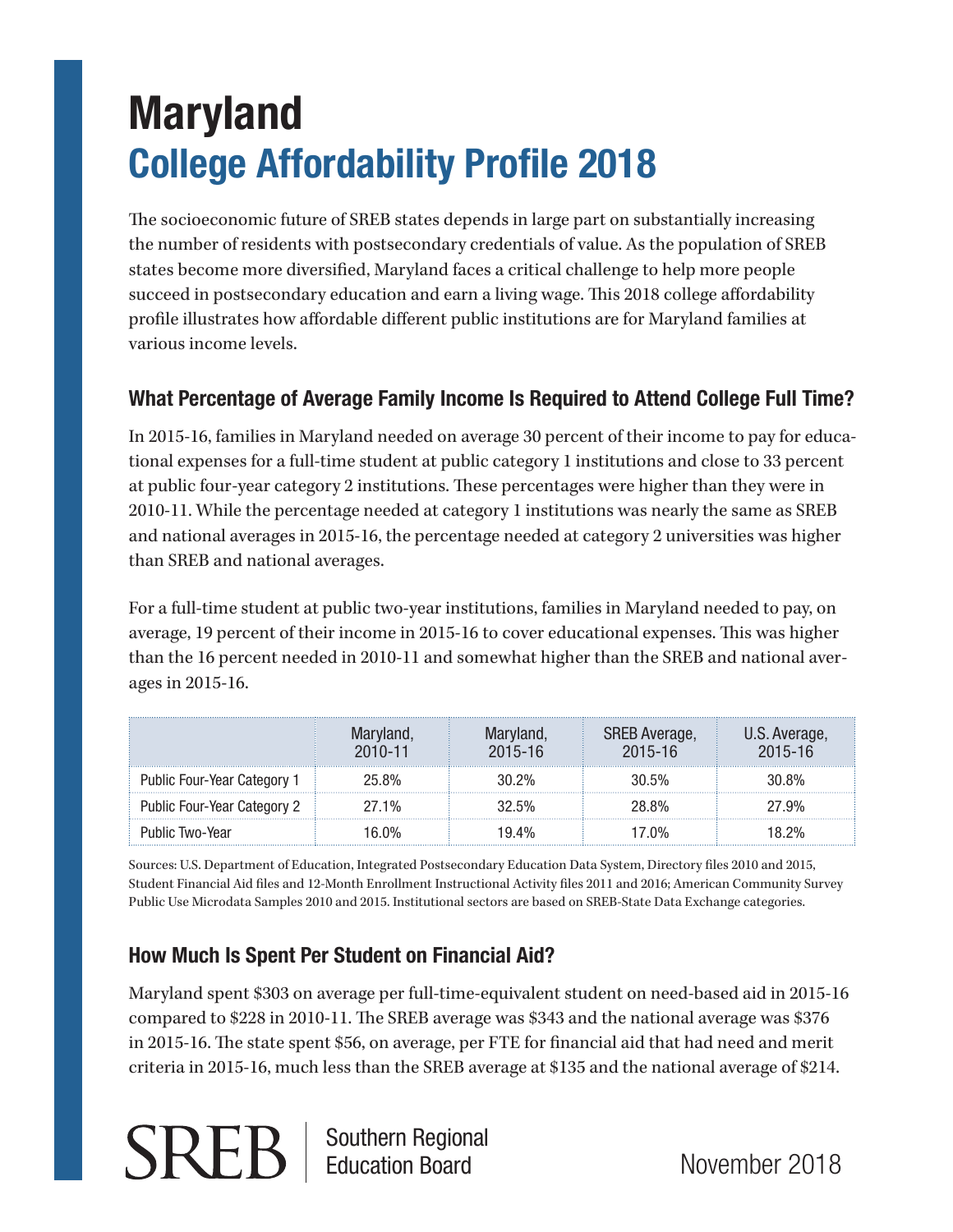| <b>Financial Aid Category</b> | $2010 - 11$ | ryiand,<br>2015-16 | <b>SREB Average,</b><br>$2015 - 16$ | J.S. Average.<br>$2015 - 16$ |
|-------------------------------|-------------|--------------------|-------------------------------------|------------------------------|
| Need Only                     |             |                    | ፍ343                                | 5376                         |
| Need and Merit                |             | 856                | \$135                               |                              |
| Merit Only                    |             |                    | S416                                | 168                          |
| oecial Purpose                |             |                    |                                     |                              |

Sources: National Association of State Student Grant & Aid Programs 2011 and 2016 annual surveys (results for public institutions only); U.S. Department of Education, Integrated Postsecondary Education Data System, 12-Month Enrollment Instructional Activity files, 2011 and 2016, and Directory files, 2010 and 2015.

### **For Families Making Less Than \$30,000, What Percentage of Income Is Required for Tuition at Lowest-Priced Colleges?**

Thirteen percent of families in Maryland made less than \$30,000 in 2015. For these families, the cost of tuition and fees at the lowest-priced public institutions averaged 18 percent of income that year, compared to 15 percent in 2010-11. These percentages were nearly equal to the SREB and national averages in 2010-11 and 2015-16.

|                                                                                          | 2010-11 2015-16 |  |
|------------------------------------------------------------------------------------------|-----------------|--|
| Percentage of Families Earning Less than \$30,000 Annually                               |                 |  |
| Tuition and Fees at Lowest-Priced Public Colleges                                        |                 |  |
| Average Income of Maryland Families Earning Less than \$30,000 Annually                  | 7 801           |  |
| Percentage of Income Needed for Tuition and Fees at the Lower-Priced Public Institutions |                 |  |
| <b>SREB Average</b>                                                                      |                 |  |
|                                                                                          |                 |  |

Sources: U.S. Department of Education, Integrated Postsecondary Education Data System, Student Charges files and Directory files 2010 and 2015, 12-Month Enrollment Instructional Activity files 2011 and 2016; American Community Survey Public Use Micro Sample files 2010 and 2015.

### **How Much Do Graduates Borrow?**

Graduates who sought a degree or certificate from public four-year category 1 universities in Maryland in 2015-16 borrowed, on average, \$21,488, and graduates of four-year category 2 institutions borrowed \$20,424, on average. These amounts were noticeably higher than average amounts borrowed in 2010-11. While borrowing at category 1 universities was close to SREB and national averages, the amount borrowed by graduates at category 2 universities was less than SREB average and nearly the same as the national average in 2015-16.

Students at public two-year colleges borrowed, on average, \$9,683 in 2015-16, more than the average amount borrowed in 2010-11 but close to SREB and national averages.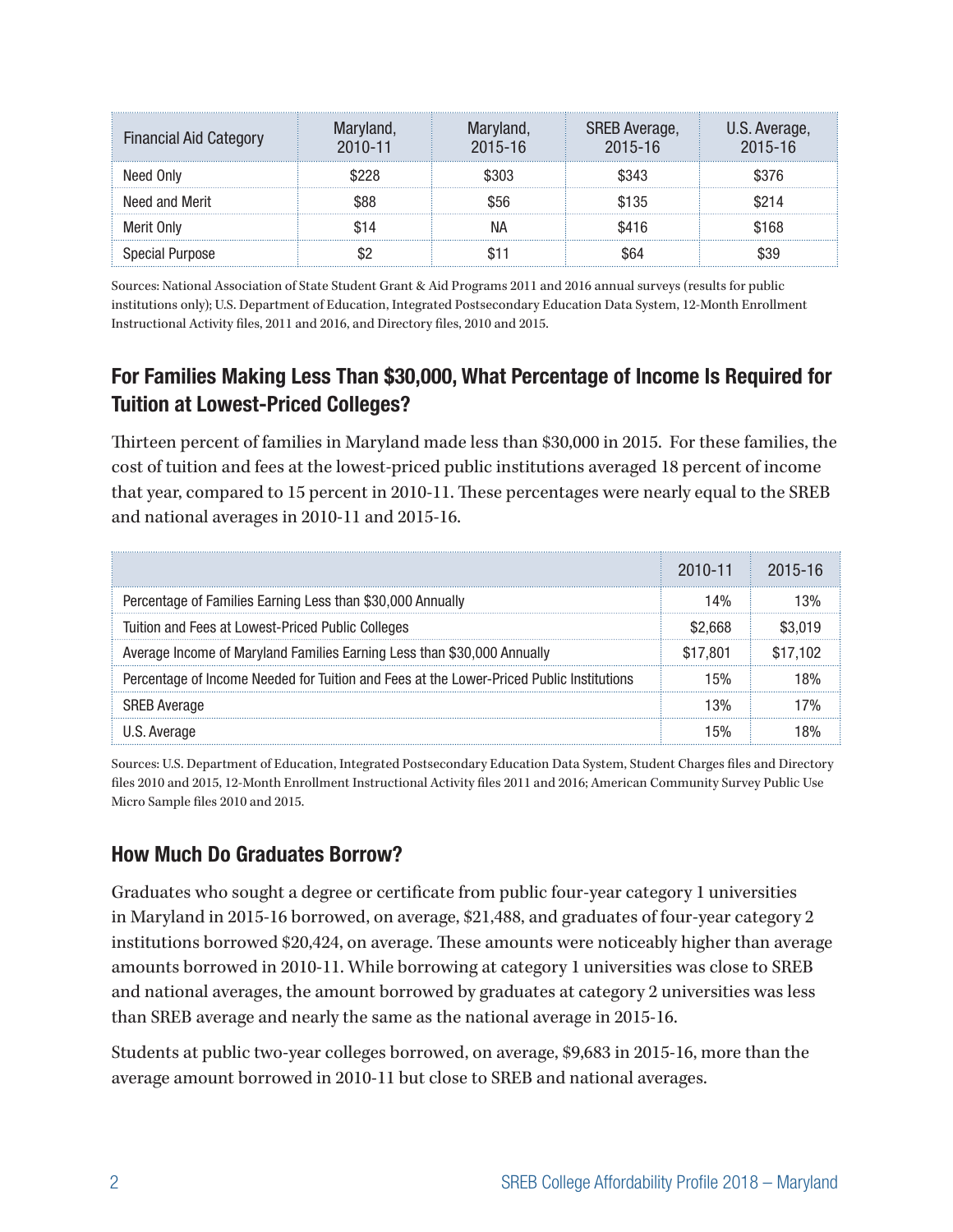|                             | laryland<br>2010-11 | Maryland,<br>$2015 - 16$ | SREB Average,<br>$2015 - 16$ | J.S. Average,<br>$2015 - 16$ |
|-----------------------------|---------------------|--------------------------|------------------------------|------------------------------|
| Public Four-Year Category 1 | \$17.258            | \$21.488                 | \$21.703                     | \$21.505                     |
| Public Four-Year Category 2 | \$16.195            | 20.424                   | 2.391                        | 19.893                       |
| Public Two-Year             | 7 675               | ፍዓ 683                   |                              | 9 655.                       |

Sources: U.S. Department of Education, College Scorecard, 2010 and 2015; Integrated Postsecondary Education Data System, 12-Month Enrollment Instructional Activity files 2011 and 2016 and Directory files 2010 and 2015. Institutional sectors are based on SREB State Data Exchange categories.

## **A Closer Look at Family Ability to Pay**

SREB's Commission on College Affordability defined affordability as the relationship of the price required to attend higher education — or the net price — to family income.

Net price is the sum of tuition and required fees, plus room and board, books and other expenses, minus grant aid students receive from the federal or state government or the institution.

### **Net Price as a Percentage of Income, Public Four-Year Category 1 Institutions**

At Maryland's public four-year category 1 institutions, families making less than \$30,000 in 2015 needed 57 percent of their income for educational expenses. In 2010, that percentage was close to 47 percent. Families making between \$30,000 and \$48,000 needed 32 percent of their income for a full-time student in 2015-16; these families needed 28 percent of their income in 2010-11 to cover educational expenses.

| <b>Family Income</b>        | Average in This<br>Income Level.<br>2015 | Percentage of<br><b>Families in This</b><br>Income Level,<br>2015 | Net Price,<br>2015-16 | Percentage of<br>2010 Income<br>heheall | Percentage of<br>2015 Income<br>Needed |
|-----------------------------|------------------------------------------|-------------------------------------------------------------------|-----------------------|-----------------------------------------|----------------------------------------|
| Income \$0 - \$30,000       | \$17.102                                 | 3%،                                                               | \$9.712               | 47%                                     | 57%                                    |
| Income \$30,000 - \$48,000  | \$39.227                                 | 2%                                                                | \$12.529              | 28%                                     | 32%                                    |
| Income \$48,000 - \$75,000  | \$61.526                                 | 8%                                                                | \$17.370              | 24%                                     | 28%                                    |
| Income \$75,000 - \$110,000 | \$92.305                                 | 19%                                                               | \$21.017              | 20%                                     | 23%                                    |
| Income \$110,000 and above  |                                          |                                                                   |                       |                                         | $\frac{0}{n}$                          |

Sources: U.S. Department of Education, Integrated Postsecondary Education Data System, Directory files 2010 and 2015, Student Financial Aid files and 12-Month Enrollment Instructional Activity files 2011 and 2016; American Community Survey Public Use Microdata Samples, 2010 and 2015. Institutional sectors are based on SREB-State Data Exchange categories.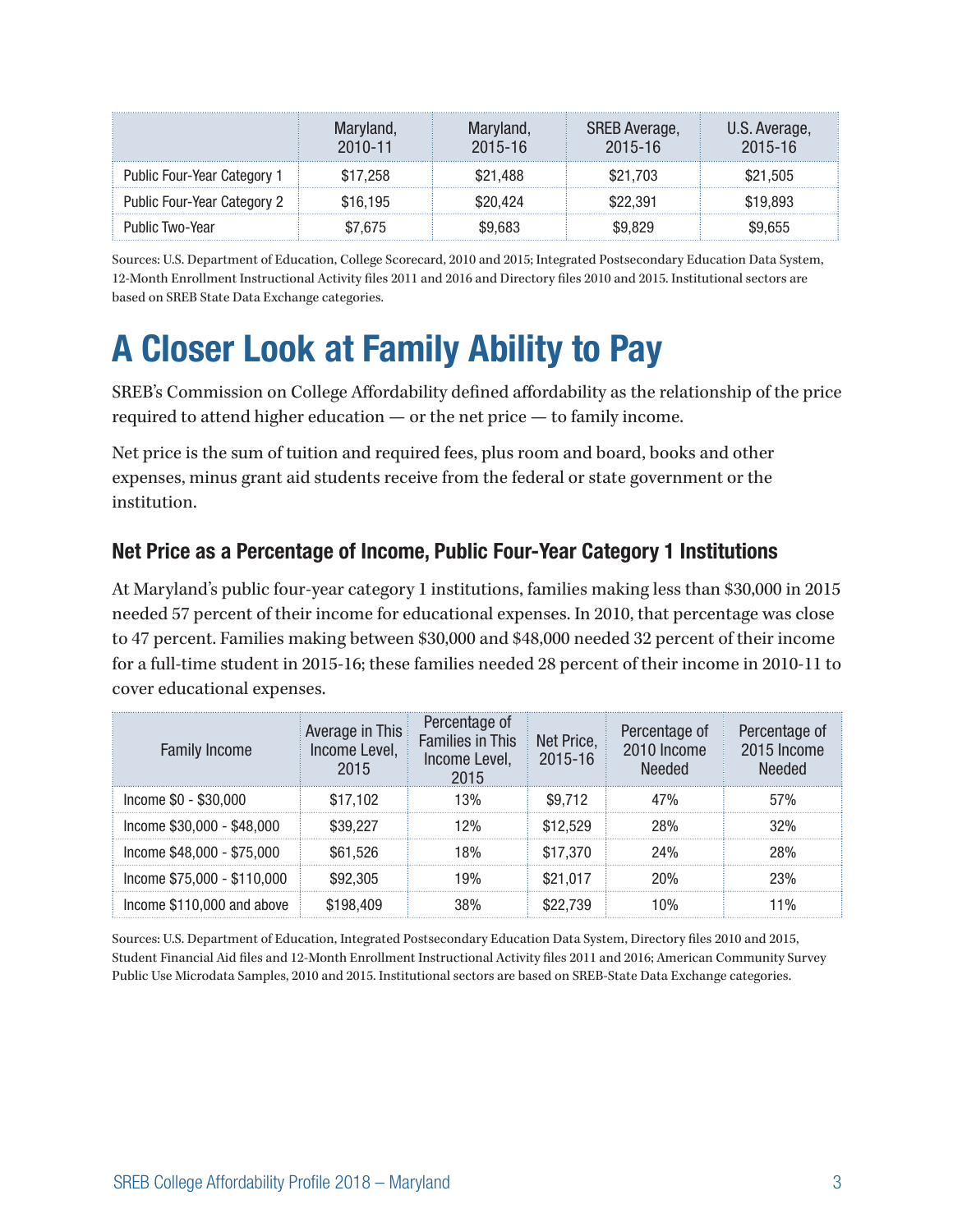### **Net Price as a Percentage of Income, Public Four-Year Category 2 Institutions**

At public four-year category 2 institutions in Maryland, families making less than \$30,000 in 2015 needed 67 percent of their income for educational expenses compared to 52 percent in 2010. Families making between \$30,000 and \$48,000 needed 34 percent of their income in 2015 compared to 29 percent in 2010-11 for a full-time student.

| <b>Family Income</b>        | Average in This<br>Income Level,<br>2015 | Percentage of<br><b>Families in This</b><br>Income Level,<br>2015 | Net Price,<br>2015-16 | Percentage of<br>2010 Income<br><b>Needed</b> | Percentage of<br>2015 Income<br><b>Needed</b> |
|-----------------------------|------------------------------------------|-------------------------------------------------------------------|-----------------------|-----------------------------------------------|-----------------------------------------------|
| Income \$0 - \$30,000       | \$17.102                                 | 13%                                                               | \$11.423              | 52%                                           | 67%                                           |
| Income \$30,000 - \$48,000  | \$39,227                                 | 12%                                                               | \$13,482              | 29%                                           | 34%                                           |
| Income \$48,000 - \$75,000  | \$61.526                                 | 18%                                                               | \$17,442              | 25%                                           | 28%                                           |
| Income \$75,000 - \$110,000 | \$92,305                                 | 19%                                                               | \$20,565              | 20%                                           | 22%                                           |
| Income \$110,000 and above  | \$198,409                                | 38%                                                               | \$21.536              | $\Omega$ <sup>o</sup>                         | 1%                                            |

Sources: U.S. Department of Education, Integrated Postsecondary Education Data System, Directory files 2010 and 2015, Student Financial Aid files and 12-Month Enrollment Instructional Activity files 2011 and 2016; American Community Survey Public Use Microdata Samples, 2010 and 2015. Institutional sectors are based on SREB-State Data Exchange categories.

### **Net Price as a Percentage of Income, Public Two-Year Institutions**

At public two-year institutions in Maryland, families making less than \$30,000 in 2015 needed 42 percent of their income for educational expenses compared to 32 percent in 2010. Families making between \$30,000 and \$48,000 in 2015 needed 20 percent of their income for a full-time student, only slightly higher than the 17 percent needed in 2010.

| <b>Family Income</b>        | Average in This<br>Income Level,<br>2015 | Percentage of<br><b>Families in This</b><br>Income Level,<br>2015 | Net Price,<br>2015-16 | Percentage of<br>2010 Income<br>Needed | Percentage of<br>2015 Income<br>Needed |
|-----------------------------|------------------------------------------|-------------------------------------------------------------------|-----------------------|----------------------------------------|----------------------------------------|
| Income \$0 - \$30,000       | \$17.102                                 | 13%                                                               | \$7.198               | 32%                                    | 42%                                    |
| Income \$30,000 - \$48,000  | \$39,227                                 | 12%                                                               | \$7.752               | 17%                                    | 20%                                    |
| Income \$48,000 - \$75,000  | \$61.526                                 | 8%                                                                | \$9.788               | 14%                                    | 6%                                     |
| Income \$75,000 - \$110,000 | \$92.305                                 | 9%                                                                | \$12.019              | $1\%$                                  | 3%                                     |
| Income \$110,000 and above  |                                          |                                                                   |                       |                                        |                                        |

Sources: U.S. Department of Education, Integrated Postsecondary Education Data System, Directory files 2010 and 2015, Student Financial Aid files and 12-Month Enrollment Instructional Activity Files 2011 and 2016; American Community Survey Public Use Microdata Samples, 2010 and 2015. Institutional sectors are based on SREB-State Data Exchange categories.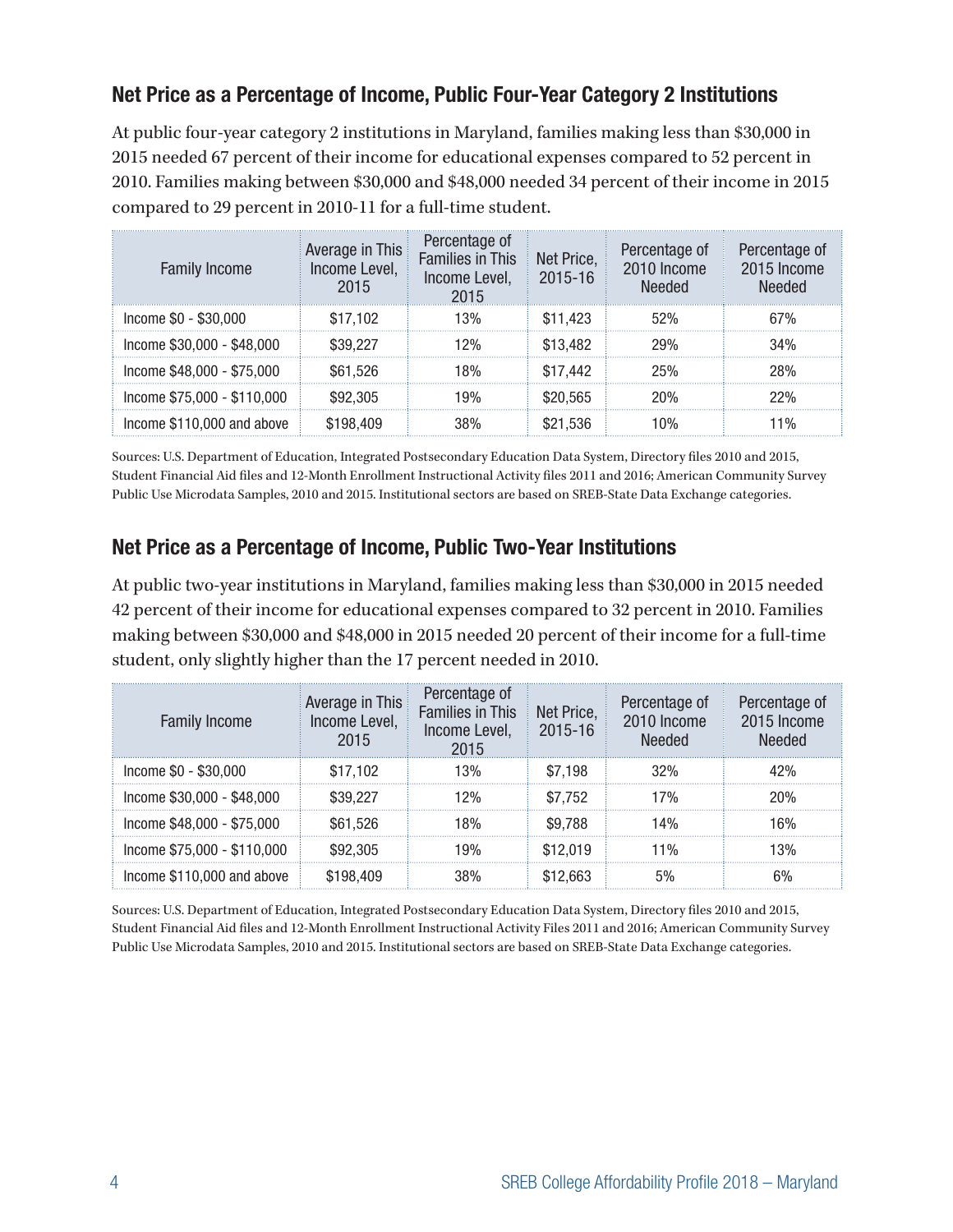### **Changes in Tuition and Fees, CPI, and Income**

Compared to the Consumer Price Index and household income, tuition and fees at Maryland's public colleges and universities increased slightly between 2006 and 2016. Over that decade, the CPI increased by 20 percent and household income declined by 3 percent, while tuition and fees at four-year institutions increased by only 24 percent and by 27 percent at two-year institutions.



Sources: Consumer Price Index retrieved from FRED, Federal Reserve Bank of St. Louis: Bureau of Labor Statistics, South urban area, 2016. Tuition and fees retrieved from the U.S. Department of Education, Integrated Postsecondary Education Data System, Institutional Characteristics files, 2005 to 2015. Median household income retrieved from FRED, Federal Reserve Bank of St. Louis: U.S. Census Bureau, Current Population Survey, Annual Social and Economic Supplements, South region, 2018.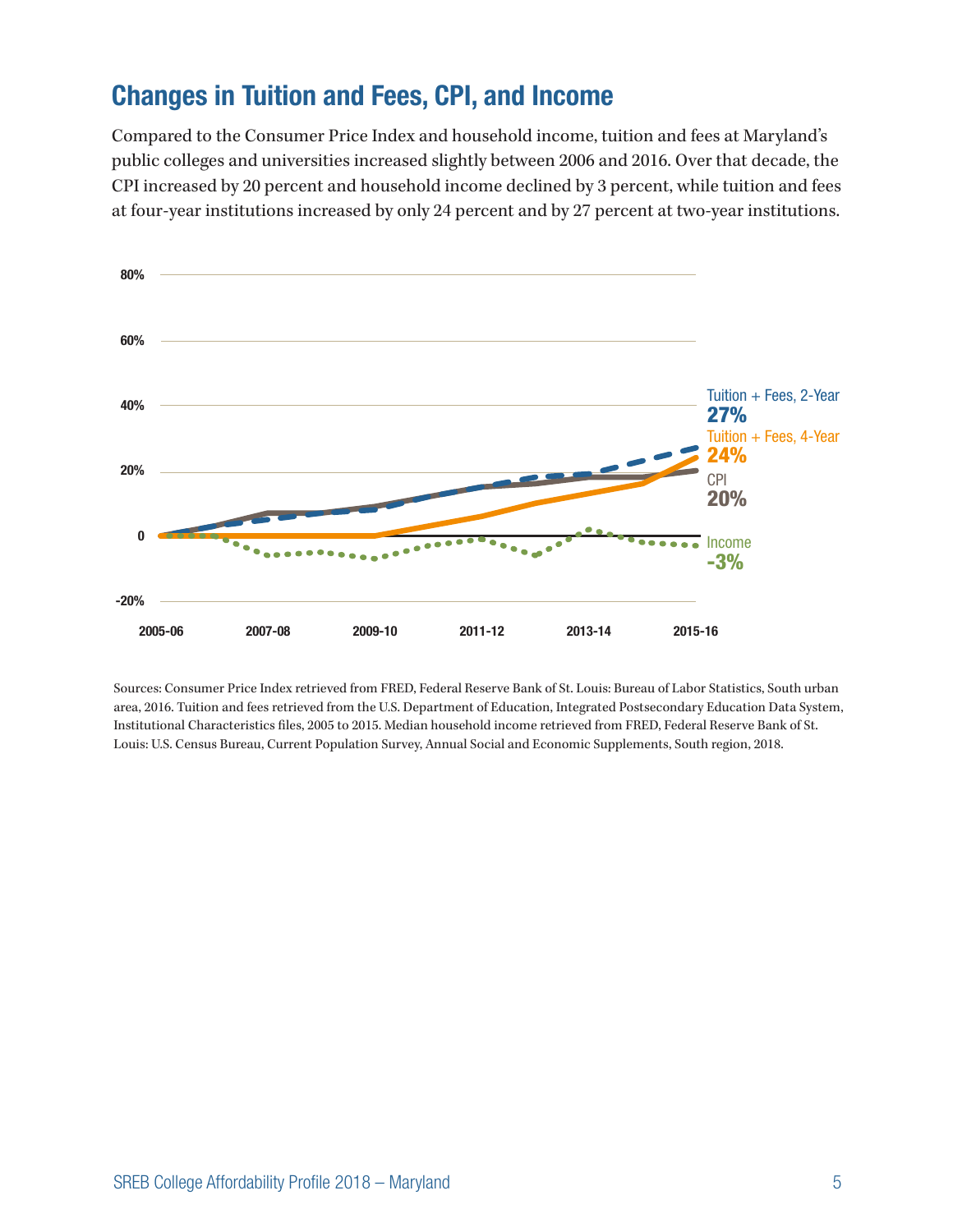### **Ratio of State Appropriations and Tuition and Fee Revenues**

### **Public Four-Year Institutions**

In 2015-16, net tuition and fees made up 52 percent of total funds available for operations of the public institutions, while state appropriations supplied the remaining 48 percent. Those ratios were the same in 2005-06 and stable throughout the years of that decade.



Source: SREB-State Data Exchange.

### **Public Two-Year Institutions**

Maryland's two-year colleges have also seen little change in the portion of operational revenue from tuition and fees and from state and local appropriations. Appropriations provided 60 percent of revenues in 2005-06 and 59 percent in 2015-16; tuition and fees made up 41 percent of revenues that year compared to 40 percent in 2005-06.



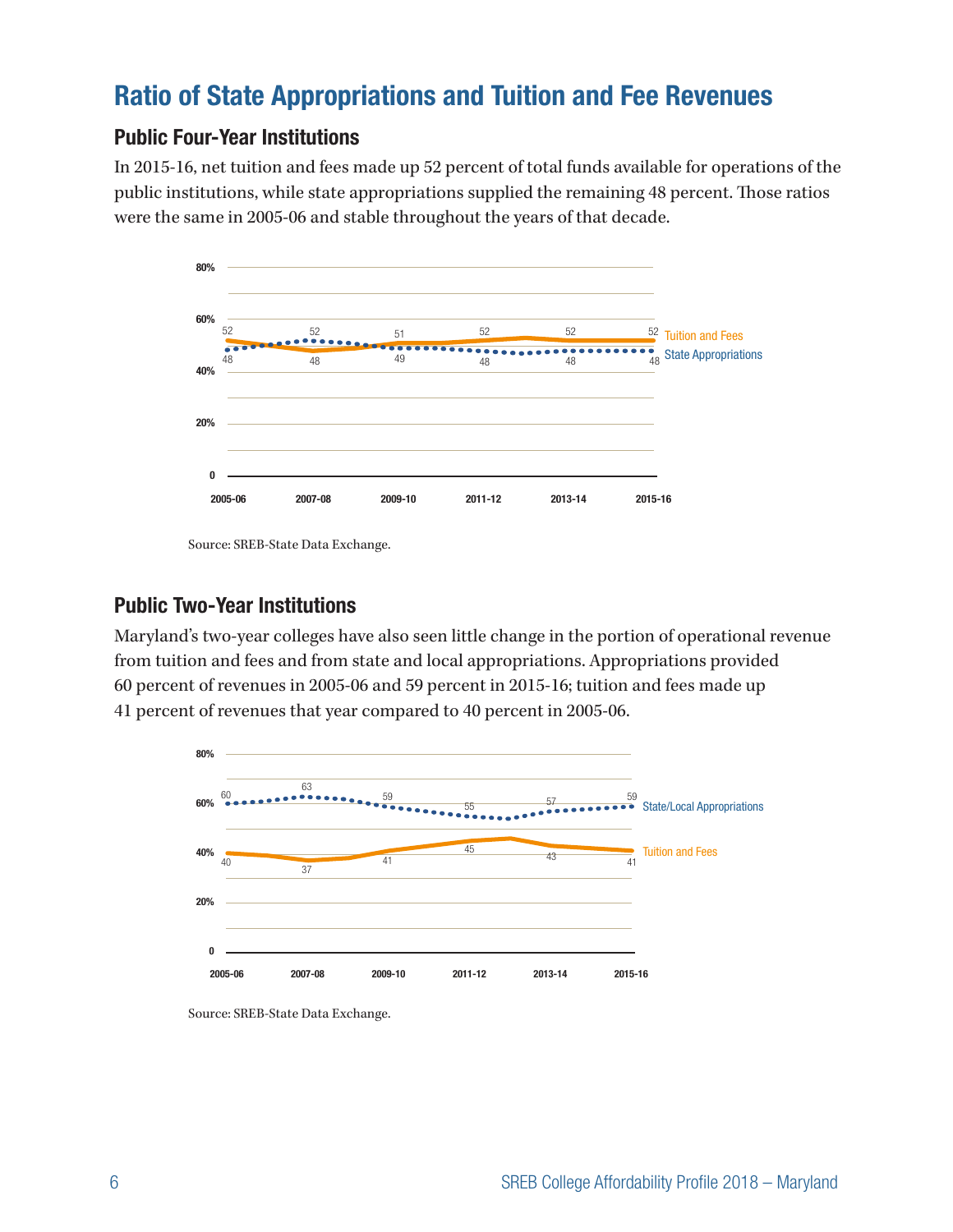### **Additional Context**

**Attainment** — In 2016, nearly 51 percent of Maryland's working adult population between ages 25 and 64 had a postsecondary credential of value. The state's educational attainment goal is to reach 55 percent by 2025.

**Poverty** — In 2016, 13 percent of children in Maryland were living in poverty, the same rate as in 2010. The SREB region and the nation saw overall declines in this rate from 26 to 23 percent and from 22 to 20 percent during this time period, respectively.

**FAFSA** — Through June 2018, 60 percent of Maryland's 2017-18 12th grade class had completed a FAFSA application, a one-year increase of around 3 percent. Nationwide, the FAFSA completion rate was nearly 61 percent.

**Enrollment** — In 2015-16, nearly 26 percent of students in Maryland were enrolled in public four-year category 1 institutions, 26 percent were enrolled at public four-year category 2 institutions and close to 48 percent were enrolled in public two-year colleges.

**Automation** — A recent study has found that individuals face a reduced risk of job automation if they have achieved a higher level of educational attainment and that "Artificial Intelligence puts more low-skilled jobs at risk than previous waves of technological progress." According to this study, approximately 10 percent of the jobs in the United States can be considered at high risk of automation (in that they have an over 70 percent probability of being automated), with roughly an additional 25 percent of jobs at risk of significant change due to automation.

Sources: Educational attainment: State higher education master plans and Lumina Foundation, "A Stronger Nation," 2017. Children in poverty: U.S. Census Bureau. FAFSA completion: National College Access Network. Enrollment: U.S. Department of Education, Integrated Postsecondary Education Data Systems, 2016. Automation: Nedelkoska, L. and G. Quintini, "Automation, skills use and training," OECD, 2018.

### **Maryland Institutions by Type**

#### **Public Four-Year Category 1**

University of Maryland-Baltimore County University of Maryland-College Park Morgan State University

### **Public Four-Year Category 2**

University of Baltimore Bowie State University Coppin State University Frostburg State University University of Maryland Eastern Shore Salisbury University St Mary's College of Maryland Towson University

#### **Public Two-Year**

Allegany College of Maryland Anne Arundel Community College Baltimore City Community College Cecil College College of Southern Maryland Chesapeake College Frederick Community College Garrett College Hagerstown Community College Harford Community College Howard Community College Montgomery College